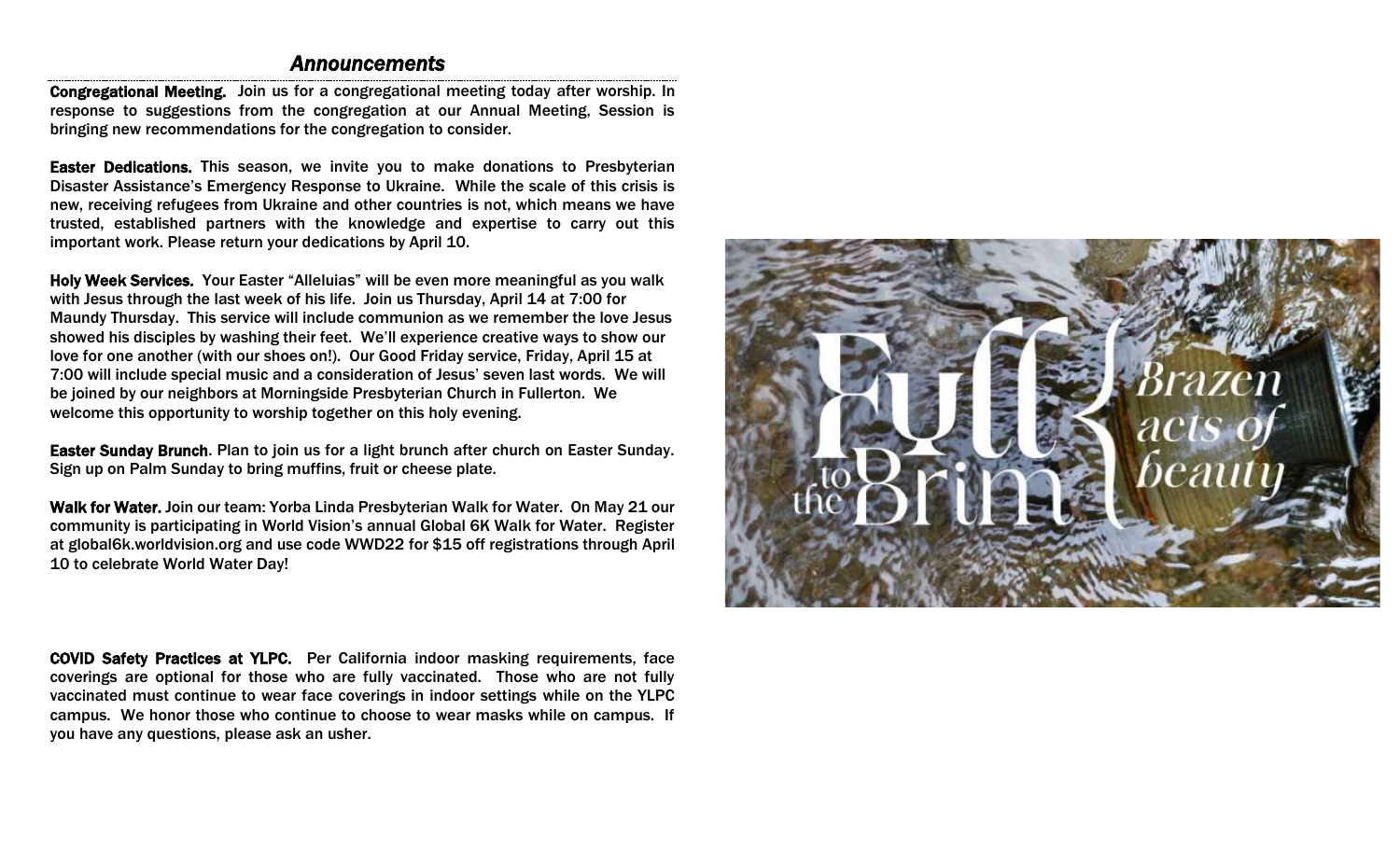

April 3, 2022 \*Please stand as you are able. *Congregation reads the text in bold italic print*.

# GATHERING IN GOD'S NAME

| <b>WELCOME</b>   |                                                                               | Rev. Lynn Stone   |
|------------------|-------------------------------------------------------------------------------|-------------------|
| <b>PRELUDE</b>   | <b>Sing Praise to God Who Reigns Above</b>                                    | Arr. Ed Broughton |
| *CALL TO WORSHIP |                                                                               | Doug O'Neil       |
| Leader:          | May we find courage here -                                                    |                   |
| <b>People:</b>   | courage to follow our call,<br>courage to live out our faith.                 |                   |
| Leader:          | May we find hope here -                                                       |                   |
| <b>People:</b>   | hope for a better world,<br>hope that refuses to let us go.                   |                   |
| Leader:          | May we find truth here -                                                      |                   |
| People:          | truth that lives in sacred community,<br>truth that lives in ancient stories. |                   |
| Leader:          | May we find all that we seek -                                                |                   |
| <b>People:</b>   | and in our seeking,<br>may we know God. Amen.                                 |                   |

\*HYMN #645 Sing Praise to God Who Reigns Above Johann Schütz

Sundays @ 10:30 a.m. Youth Group Wednesdays @ 11:00 a.m. Chair Yoga Wednesdays @ 3:00 p.m. Grieving Well Thursdays @ 9:30 a.m. TLC Bible Study Thursdays @ 6:30 p.m. Gloria Ringers Thursdays @ 7:30 p.m. Chancel Choir Sunday, April 3 @ 10:30 a.m. Congregational Meeting Sunday, April 3 @ 11:30 a.m. C.E. Meeting Wednesday, April 6 @ 9:00 a.m. Blessed Connections by Zoom Wednesday, April 6 @ 6:00 p.m. Deacons' Meeting Wednesday, April 6 @ 7:00 p.m. Worship Meeting Tuesday, April 12 @ 9:30 a.m. Priscilla Circle Tuesday, April 12 @ 7:00 p.m. Esther Circle Wednesday, April 13 @ 2:00 p.m. Mission Committee Wednesday, April 13 @ 6:00 p.m. Stewardship Committee Thursday, April 14 @ 7:00 p.m. Maundy Thursday Friday, April 15 YLPC Office Closed Friday, April 15 @ 7:00 p.m. Good Friday Monday, April 11 @ 4:00 p.m. Caregiver Support Saturday, April 16 @ 8:00 a.m. Men's Group on the patio

Sundays @ 9:30 a.m. Worship Service

YORBA LINDA PRESBYTERIAN CHURCH Celebrate Easter!

Maundy Thursday. April 14. 7:00 p.m. Good Friday. April 15. 7:00 p.m. Easter Sunday. April 17. 9:30 a.m. YLPC.ORG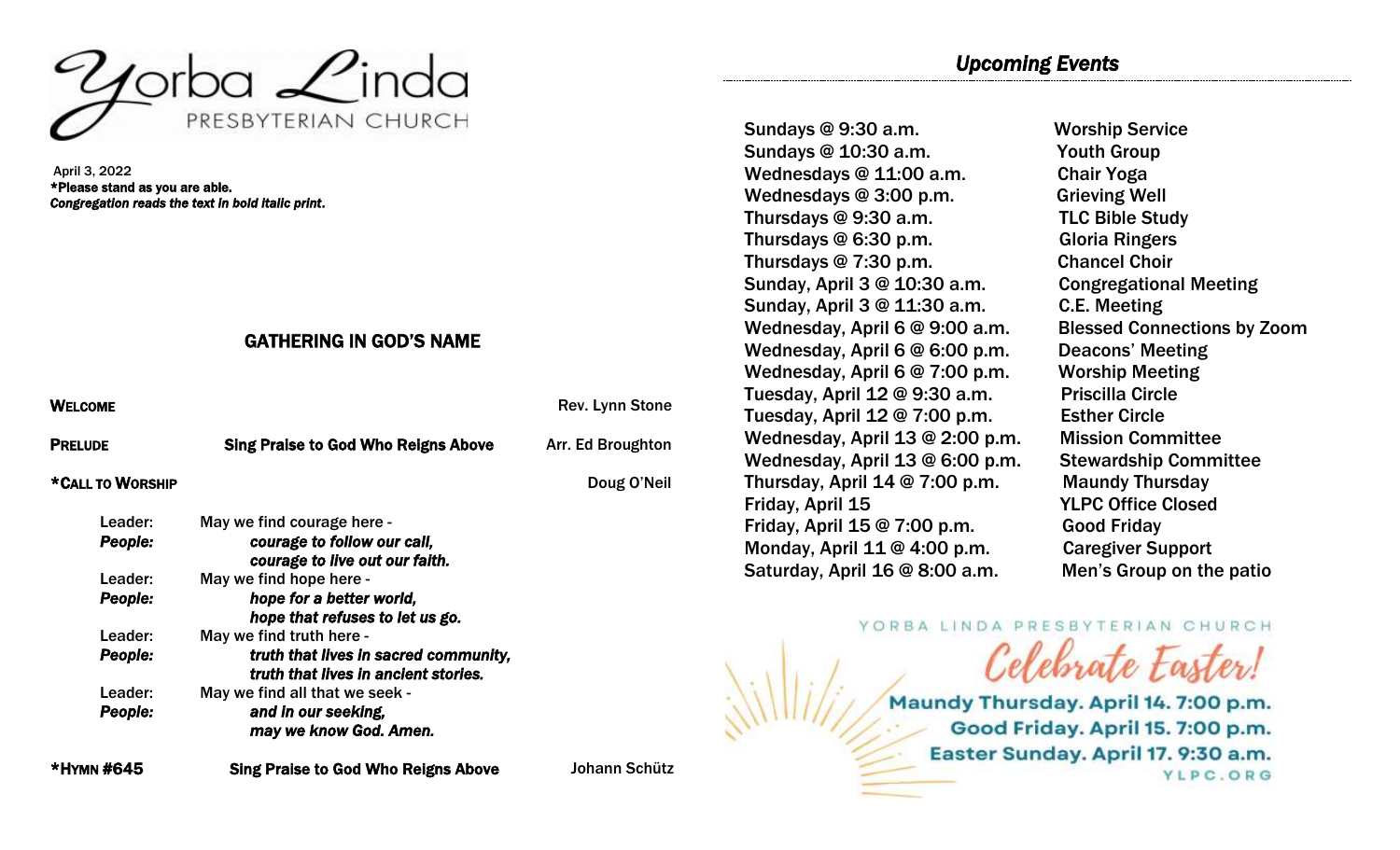#### PRESENTATION OF TITHES AND OFFERINGS

Invitation to the Offering

| The Offertory                         | More Love to Thee, O Christ                                                                                       | Arr. Douglas Wagner    | <b>UALL TO UON</b> |
|---------------------------------------|-------------------------------------------------------------------------------------------------------------------|------------------------|--------------------|
| *The Doxology                         |                                                                                                                   | <b>AURELIA</b>         | <b>PRAYER OF C</b> |
|                                       | O Lord, today we offer the best that we can bring,<br>our worship as a fragrance, our love, an offering.          |                        | <b>Jesus</b>       |
|                                       | And now, as we're reminded the poor are with us still,<br>we pray that we may serve them - to honor you, as well. |                        | We a               |
|                                       |                                                                                                                   |                        | comf               |
| *Prayer of Dedication                 |                                                                                                                   |                        | this f             |
|                                       |                                                                                                                   |                        | <b>OUrse</b>       |
| *HYMN #14                             | For the Beauty of the Earth                                                                                       | F. Pierpoint/C. Kocher | politi             |
| *BENEDICTION                          |                                                                                                                   |                        | Forgi              |
|                                       |                                                                                                                   |                        | wher               |
|                                       |                                                                                                                   |                        | to po              |
|                                       |                                                                                                                   |                        | <b>WORDS OF F</b>  |
|                                       |                                                                                                                   |                        | Lead               |
|                                       |                                                                                                                   |                        | Peop               |
|                                       |                                                                                                                   |                        | Lead               |
|                                       |                                                                                                                   |                        | Peop               |
|                                       |                                                                                                                   |                        | Lead               |
|                                       |                                                                                                                   |                        | Peop               |
|                                       |                                                                                                                   |                        | Lead               |
| Doxology-"The Lord Went to a Dinner"  | Liturgy adapted from text written by Sarah Speed   A Sanctified Art LLC   sanctifiedart.org                       |                        |                    |
| TEXT: © 2019 Carolyn Winfrey Gillette |                                                                                                                   |                        | Peop               |

# CONFESSING AND RECEIVING FORGIVENESS

#### CALL TO CONFESSION

ONFESSION:

*Jesus of Nazareth,* 

*We admit that often we tuck our faith into our pockets, hiding in a place of comfort rather than proudly declaring: yes we are Christian, yes we believe, yes*  faith has changed me. We are so afraid of offending others or embarrassing *dives that we have established rules: no faith at the dinner table, no faith in politics, no faith with strangers.* 

*Forgive us for whispering when we could be singing. Forgive us for staying quiet*  **n** we could be part of rewriting the narrative. We want to be brave. We want *to pour out perfume over your feet. These things we pray. Amen.* 

*(We silently confess our sins)* 

#### **ORGIVENESS**

| Leader:        | Family of faith, hear this good news:<br>Even in our silence,                       |
|----------------|-------------------------------------------------------------------------------------|
| <b>People:</b> | God loves us.                                                                       |
| Leader:        | Even in our fear or shame,                                                          |
| People:        | God chooses us.                                                                     |
| Leader:        | Even when we sin,                                                                   |
| People:        | God wraps us in grace.                                                              |
| Leader:        | You are free – to be bold, to be brazen, to be exactly who God<br>called you to be. |
| <b>People:</b> | Thanks be to God. Amen.                                                             |